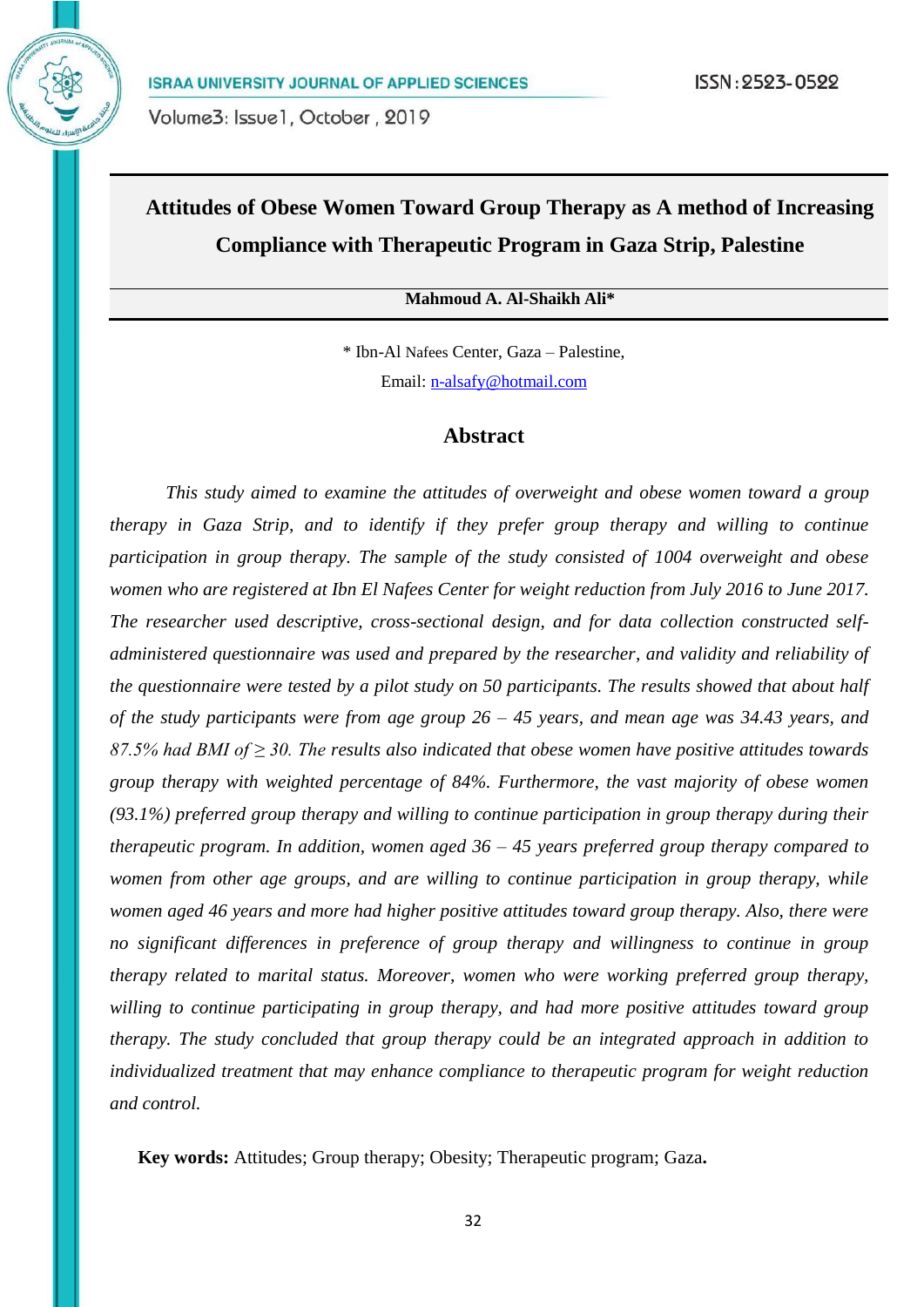Volume3: Issue1, October, 2019

#### **1. Introduction**

Obesity is a complex, multifactorial, and largely preventable health problem, affecting over a third of the world's population (Ng et al. 2014; Stevens et al. 2012). Most of the therapeutic programs are designed on individual basis and focusing on dietary regimes and medical treatments, but the idea of group therapy focusing on behavioral weight loss interventions for obese persons started to gain attention from some therapists. According to Perri & Fuller (1995) behavioral weight loss interventions are typically delivered in a group treatment format with 8 to 12 members per group. This approach typically produces body weight reduction of 8 to 10 kg over the course of 16 to 24 weeks. In addition, group therapy produced significantly greater reduction in weight and body mass compared to individual therapy (Renjilian et al., 2001).

The researcher assumes that engagement of obese individuals in group therapy is thought to be effective, as the psychological aspect of the problem and exchange of experience between group members would act as a motivating factor that will increase compliance with therapeutic program and enhance weight reduction. To the best of the researcher's knowledge, very few studies had been conducted globally to highlight the effectiveness of group therapy for weight reduction, and no studies had been conducted locally in the Gaza Strip (GS).

#### **1.1 Research problem**

Obesity and the related health risks have been noted to be an epidemic problem worldwide, especially in developing countries (Popkin, 2002; McLaren, 2007). Within the Eastern Mediterranean Region, an increasing prevalence of overweight has been recorded and has been noted to be at an alarming level (Al-Riyami and Afifi, 2003; Alsaif et al., 2002; Bahrami et al., 2006). In Palestine, obesity is a growing prevalent public health problem with prevalence of overweight at national level was 16.5% (13.3% overweight; 3.2% obese); of these, 20.4% were males and 13.0% were females (Al Sabbah et al., 2009). The growing rate of obesity puts challenges for weight reduction for the obese individuals and their therapist. The effect of peers and matched groups who are sharing the same problem of obesity could be a factor in motivating each other and learning from individual experiences to enhance compliance to group therapy and weight reduction during the course of treatment. So, having positive attitudes toward group therapy will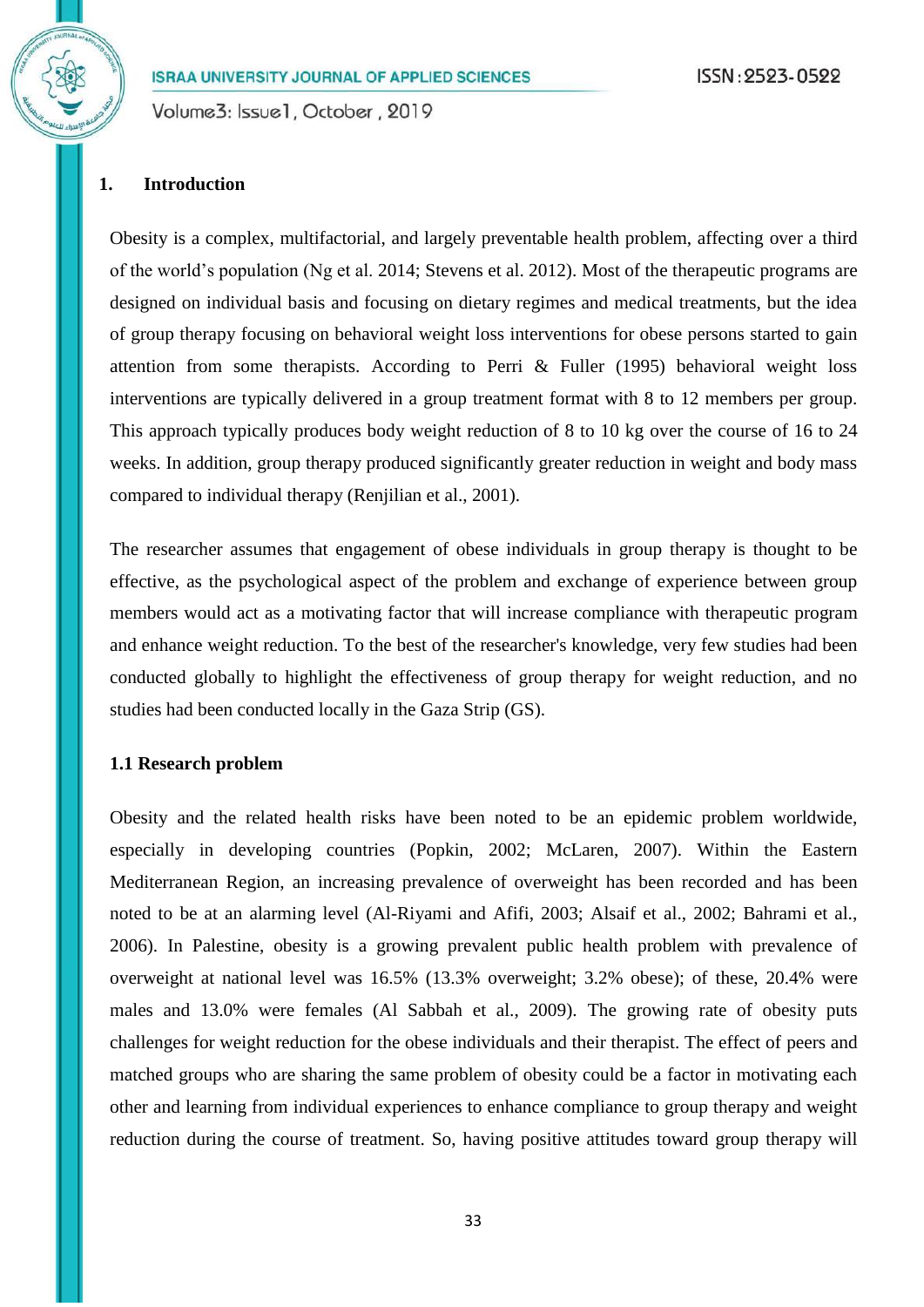increase level of compliance for the long-term management of overweight and obesity and motivate the individual to maintain the ideal weight.

#### **1.2 Aim of the study**

The aim of this study is to identify the attitudes toward group therapy among obese women in Gaza Strip.

#### **1.3 Objectives of the study**

- To examine if obese women prefer group therapy during therapeutic program.
- To determine the willingness of obese women to continue participating in group therapy.
- To compare attitudes toward group therapy in relation to selected factors (age, marital status, work status, body mass index).

#### **2. Literature review**

In psychology, an attitude is a psychological construct, it is a mental and emotional entity that inheres in, or characterizes a person. It is an individual's predisposed state of mind regarding a value and it is precipitated through a responsive expression toward a person, place, thing, or event - which in turn influences the individual's thought and action (Perloff, 2016).

Group therapy is a form of psychotherapy that involves one or more therapists working with several people at the same time. This type of therapy is widely available at a variety of locations including private therapeutic practices, hospitals, mental health clinics, and community centers. Group therapy is sometimes used alone, but it is also commonly integrated into a comprehensive treatment plan that also includes individual therapy and medication (Cherry, 2017).

Group therapy as a psychological approach of treatment used in treatment of many disorders, and some studies suggested the use of group therapy in treatment programs of obese people. Perri & Fuller (1995) emphasized that behavioral weight loss interventions are typically delivered in a group treatment format with 8 to 12 members per group, and this approach typically produces body weight reduction of 8 to 10 kg over a course of 16 to 24 weeks. At one year, 73% of participants either lost or maintained their weight (Limwattananon, 2007). In addition, Minniti et al. (2007) found that after 6 months, individual therapy members had a higher dropout rate than group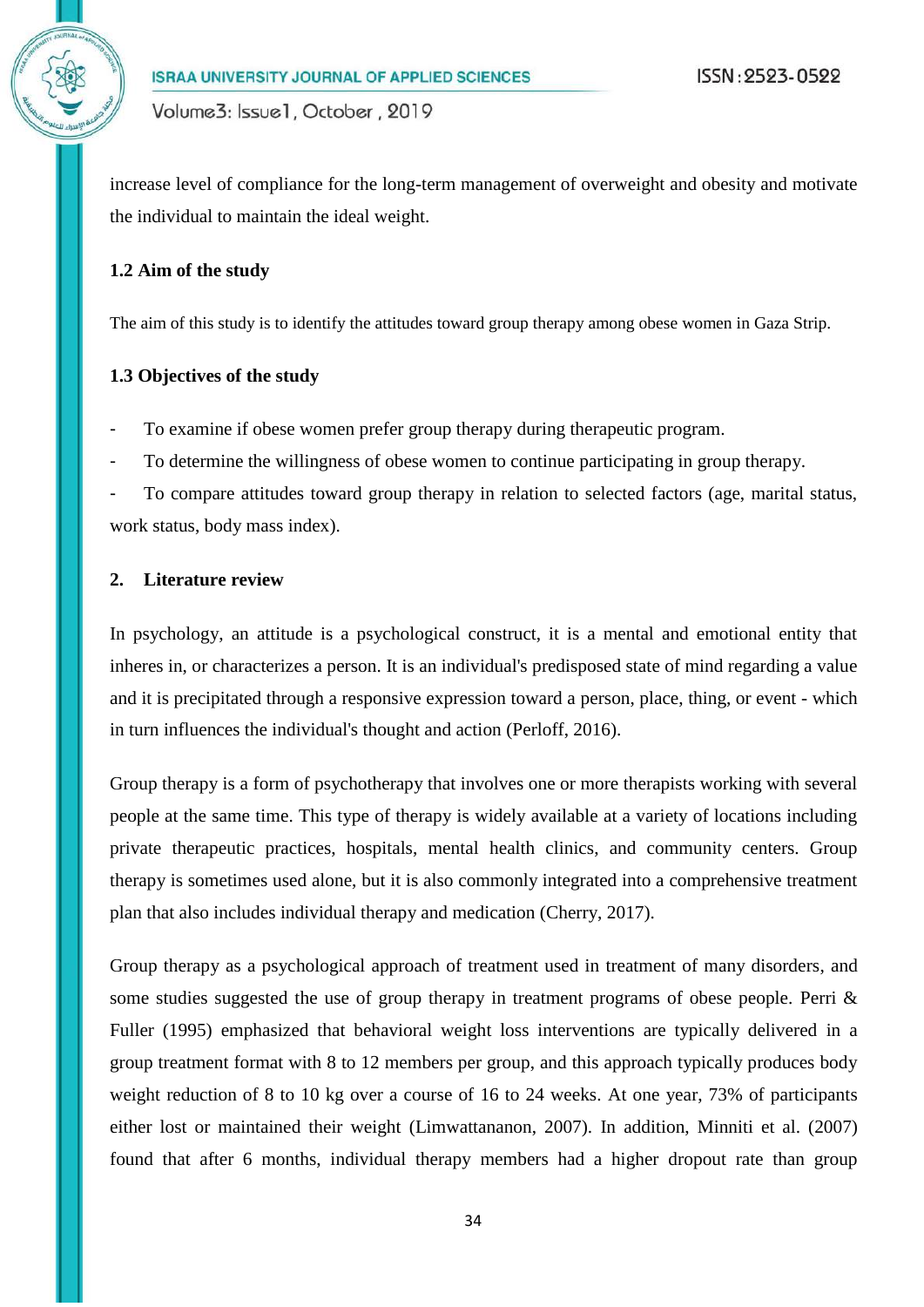therapy, and after 6 months of treatment, those who completed the program lost 6.39% of initial weight.

# **3. Methods and materials**

### **3.1 Study design**

The study utilized descriptive, cross sectional design.

#### **3.2 Study population**

The study population consisted of all overweight and obese women who are registered at Ibn El Nafees Center for counselling and weight reduction therapeutic program.

#### **3.3 Study sample**

The sample of the study consisted of all the overweight and obese women (BMI  $\geq$  25) who are participating in group therapy during their visits to Ibn El Nafees Center. The total number who agreed to participate in the study and filled the questionnaire was 1004 women. The study has been conducted from November 2017 to September 2018.

#### **3.4 Instrument of the study**

The researcher used constructed, self-administered questionnaire (developed by the researcher). The questionnaire measures the attitudes of study participants toward group therapy. The questionnaire was divided into three parts:

- Personal information.
- Attitudes toward group therapy (18 items).
- Preference and willingness to continue participation in group therapy.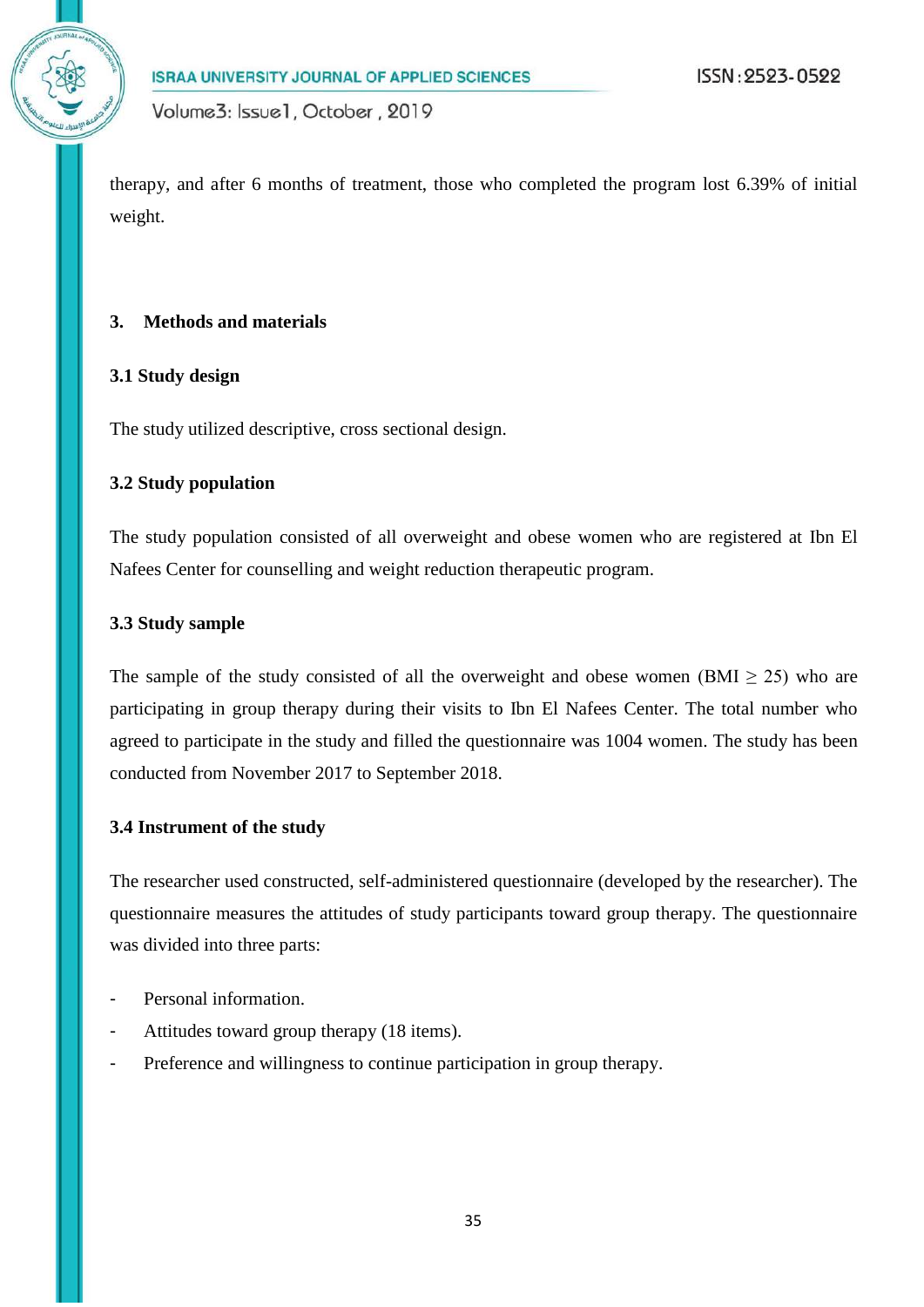Volume3: Issue1, October, 2019

# **3.5 Pilot study**

For the purpose of pre-testing of the questionnaire, the researcher conducted the pilot study on a sample of 50 participants, selected randomly from the target group.

# **3.6 Content validity**

For the purpose of judging content validity, the researcher distributed the questionnaire to a panel of experts (3 experts) in this field for face and judged content validity. Their suggestions were considered in modifying the questionnaire.

# **3.7 Reliability**

The researcher used split-half method to calculate the correlation coefficient between the total scores of odd statements and the total score of even statements, the correlation value was ( $r =$ 0.723). In addition, the researcher used Cronbache alpha method and alpha coefficient was 0.765.

## **3.8 Data collection**

The researcher collected data using self-administered questionnaires. The participants were asked their voluntary participation in the study, and those who agreed to participate filled the questionnaire during their therapeutic sessions. The researcher gave explanations and instructions as requested to ensure proper filling of the questionnaires.

## **3.9 Data entry and statistical analysis**

The researcher entered the data of appropriate questionnaires using the Statistical Package for Social Sciences (SPSS version 20) and the steps were as follows:

Over viewing of the questionnaires, coding of questions, designing data entry model, defining and coding variables, data cleaning.

- For piloting, split half method and alpha coefficient were used.
- Perform frequency calculations and mean score and cross tabulations for study variables.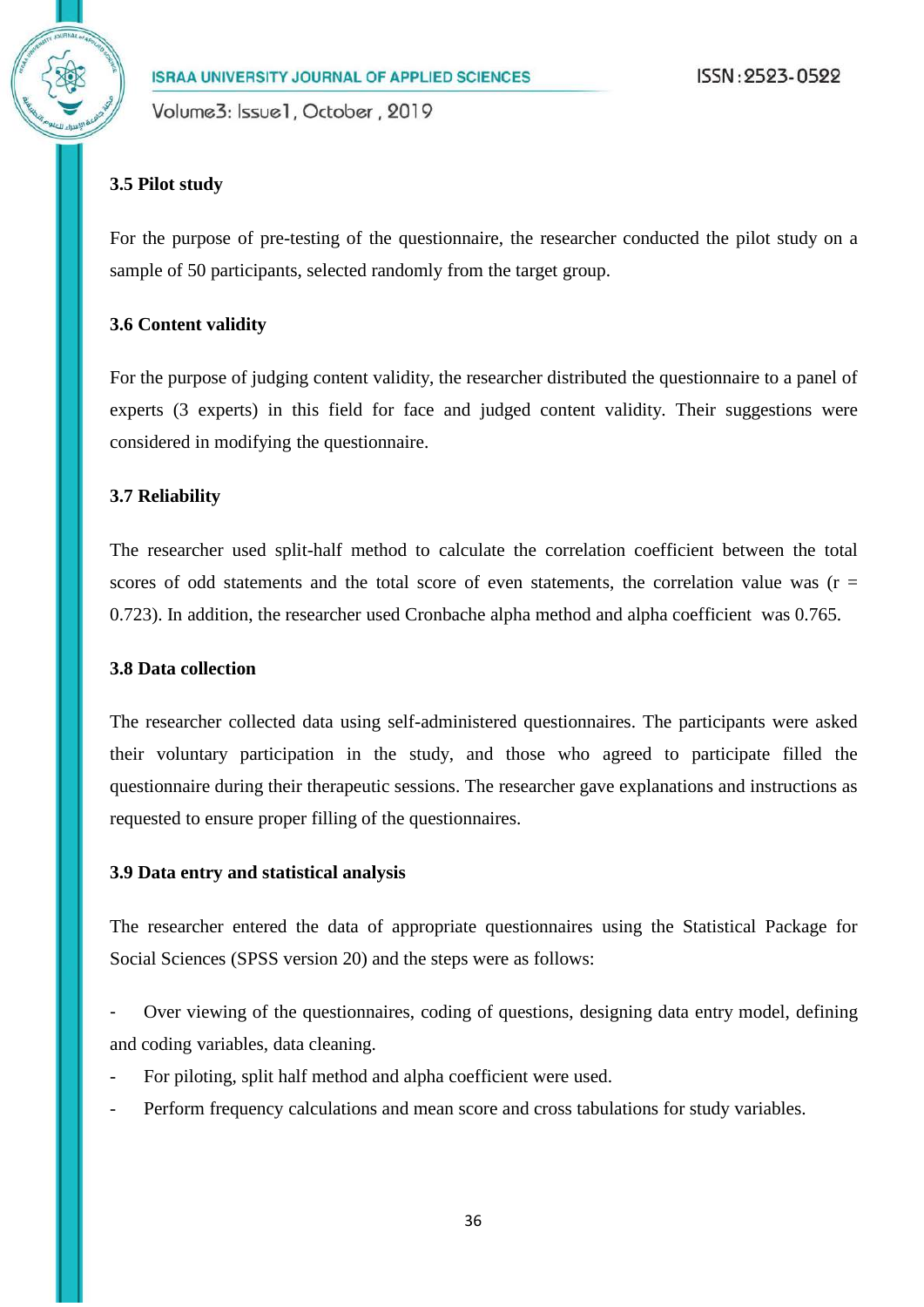Perform (T) test and One way ANOVA to examine differences in variables in relation to selected variables.

# **3.10 Ethical considerations**

Before conducting the study, the researcher obtained consent form from the participants confirming their agreement to participate in the study and explanatory form was attached to each questionnaire included the purpose of the study, the right of participants to withdraw from the study and assurance of confidentiality of given information.

#### **4. Results**

#### **4.1 Sample characteristics**

| <b>Variable</b>                                          | <b>Frequency</b> | <b>Percent</b> |
|----------------------------------------------------------|------------------|----------------|
| Age (years)                                              |                  |                |
| 25 and less                                              | 241              | 24.0           |
| $26 - 35$                                                | 332              | 33.1           |
| $36 - 45$                                                | 268              | 26.7           |
| 46 and more                                              | 163              | 16.2           |
| Total                                                    | 1004             | 100.0          |
| Mean age = $34.43$ SD = $10.684$ Median age = 33.0 years |                  |                |
| <b>Marital status</b>                                    |                  |                |
| Single                                                   | 229              | 22.8           |
| Married                                                  | 696              | 69.3           |
| Divorced / widow                                         | 79               | 7.9            |
| Total                                                    | 1004             | 100.0          |

**Table 1: Characteristics of study participants**

The study participants included 1004 obese women who are registered at Ibn Al Nafees center for treatment and consultation during the period from September 2016 to May 2017. Their mean age was 34.43 years, of them 24% aged 25 years and less,  $33.1\%$  aged between  $26 - 35$  years,  $26.7\%$ aged between 36 – 45 years, and 16.2% aged 46 years and more. More than two-thirds (69.3%) were married, 22.8% were single, and 7.9% were divorced or widows.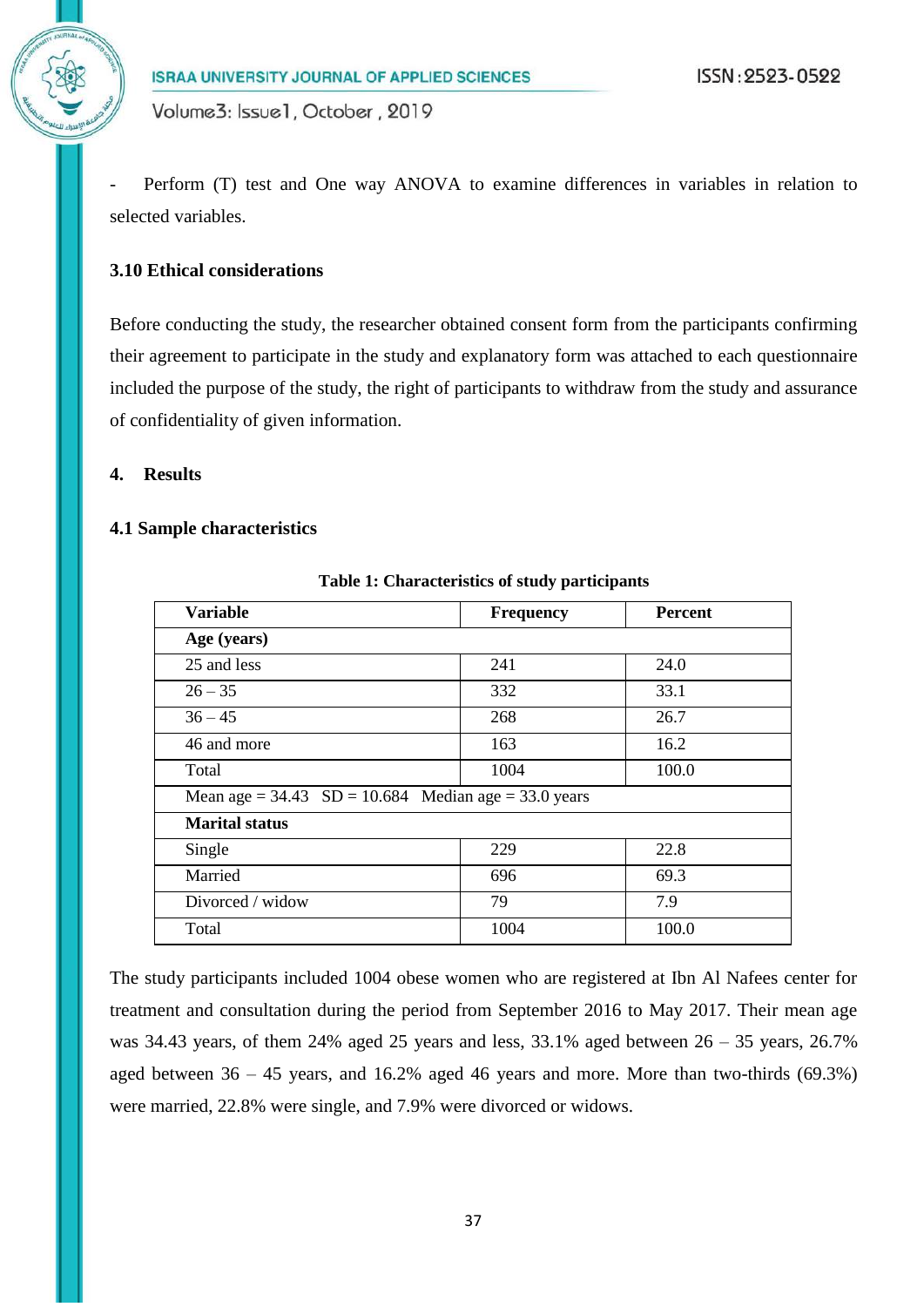Volume3: Issue1, October, 2019



**Figure (1): Distribution of study participants by work status**

The majority of study participants (86.5%) were not working (house wife), and only 13.5% were working.



**Figure (2): Distribution of study participants by BMI**

Concerning body weight, the vast majority (87.5%) were obese with BMI  $\geq$  30 and 12.5% were overweight with BMI 25 – 29.9.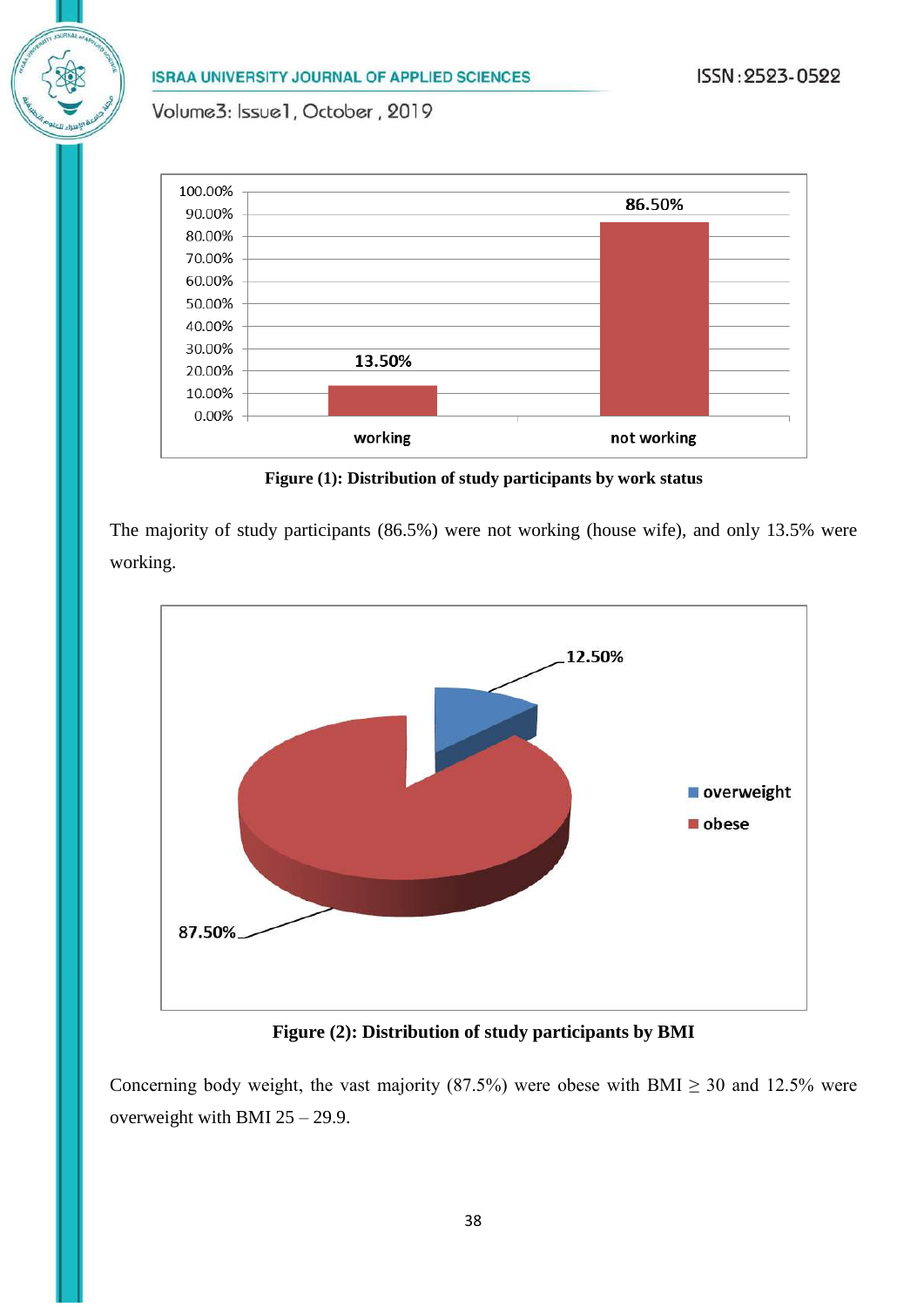# **4.2 Attitudes toward group therapy**

| $\mathbf N$<br>0. | <b>Item</b>                                                                                 | <b>Disagree</b> | Neutral | Agree | Mean | $\mathbf{S}$ |  |
|-------------------|---------------------------------------------------------------------------------------------|-----------------|---------|-------|------|--------------|--|
| 1                 | Group therapy motivate me to follow the<br>dietary program better                           | 4.1             | 6.0     | 89.9  | 2.86 | 0.451        |  |
| $\overline{2}$    | My body weight decreased faster in<br>group therapy compared to individual<br>therapy       | 3.8             | 28.2    | 68.0  | 2.64 | 0.553        |  |
| 3                 | Group therapy did not help me reach my<br>ideal weight                                      | 77.7            | 19.0    | 3.3   | 1.26 | 0.506        |  |
| $\overline{4}$    | Group therapy enhanced my ability to<br>continue the dietary program                        | 3.1             | 7.2     | 89.7  | 2.87 | 0.421        |  |
| 5                 | Success stories in group therapy<br>increased my willingness to continue<br>dietary program | 1.7             | 3.4     | 94.9  | 2.93 | 0.312        |  |
| 6                 | Group therapy offer psychological<br>support to me                                          | 2.7             | 11.3    | 86.1  | 2.83 | 0.439        |  |

# **Table (2): Attitudes of study participants about group therapy**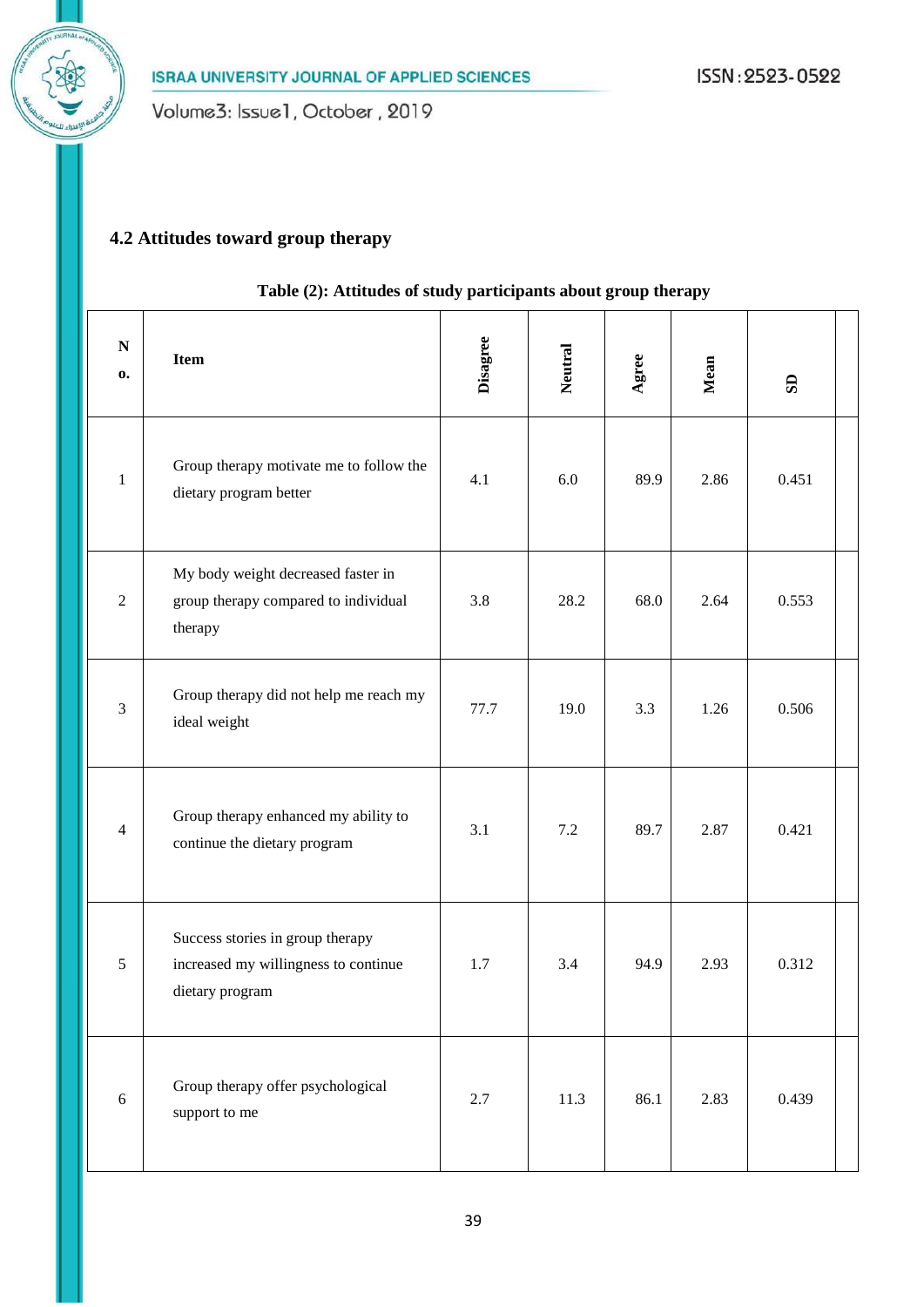

# Volume3: Issue1, October, 2019

| $\tau$  | I feel embarrassed of being within a<br>group of women during treatment<br>sessions | 80.3 | 13.4 | 6.3  | 1.26 | 0.564 |  |
|---------|-------------------------------------------------------------------------------------|------|------|------|------|-------|--|
| $\,8\,$ | I feel embarrassed from my body shape<br>compared to other women in the group       | 74.2 | 17.2 | 8.6  | 1.34 | 0.630 |  |
| 9       | I'm satisfied from the weight I lost<br>during group therapy                        | 9.0  | 20.6 | 70.4 | 2.61 | 0.645 |  |
| 10      | Being in a group therapy give me a<br>feeling of psychological ease                 | 4.3  | 16.1 | 79.6 | 2.75 | 0.521 |  |
| 11      | Group therapy decreased psychological<br>stress of being obese                      | 3.5  | 15.7 | 80.8 | 2.77 | 0.495 |  |
| 12      | Group therapy give me feeling of self-<br>esteem                                    | 3.0  | 19.2 | 77.8 | 2.75 | 0.498 |  |
| 13      | Group therapy is a chance to know other<br>women                                    | 4.3  | 9.3  | 86.5 | 2.82 | 0.482 |  |
| 14      | Group therapy is a chance to make new<br>friends                                    | 7.3  | 18.9 | 73.8 | 2.67 | 0.607 |  |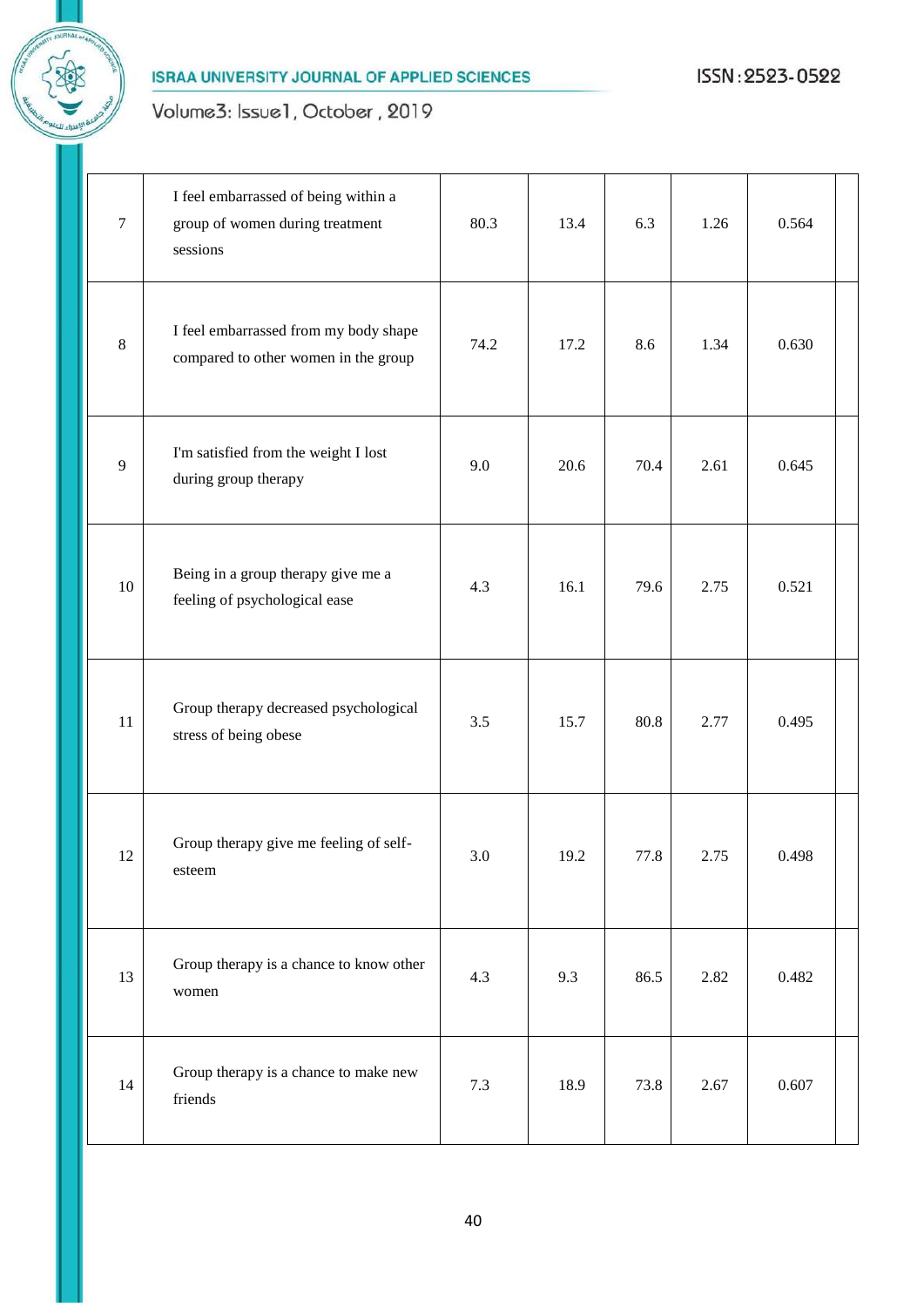



| 15                  | Group therapy is a chance to benefit<br>from others' experiences                                            | 1.9  | 3.8  | 94.3 | 2.92 | 0.329 |  |
|---------------------|-------------------------------------------------------------------------------------------------------------|------|------|------|------|-------|--|
| 16                  | Group therapy is a chance to talk with<br>other women about my own experience<br>with obesity and treatment | 6.3  | 12.8 | 80.9 | 2.75 | 0.562 |  |
| 17                  | I gained new experiences during group<br>therapy                                                            | 2.1  | 7.8  | 90.1 | 2.88 | 0.384 |  |
| 18                  | I feel lazy and unwilling to follow<br>dietary program when being a way from<br>group therapy               | 21.5 | 19.1 | 59.4 | 2.38 | 0.816 |  |
| <b>Overall mean</b> |                                                                                                             |      |      |      |      | 0.235 |  |

Table (2) showed that the overall mean score obtained from participants' response on the scale was 2.52 and weighted percentage was 84.0 which reflected that women have positive attitudes towards group therapy at Ibn El Nafees center. The highest score was in the item "Success stories in group therapy increased my willingness to continue dietary program" with mean score 2.93 and weighted percentage 97.66, followed by "Group therapy is a chance to benefit from others' experiences" with mean score 2.92 and weighted percentage 97.33, and "I gained new experiences during group therapy" with mean score 2.88 and weighted percentage 96.0, while the lowest scores were in item "Group therapy did not help me reach my ideal weight" with mean score 1.26 and weighted percentage 42.0, and "I feel embarrassed of being within a group of women during treatment sessions" with mean score 1.26 and weighted percentage 42.0, "I feel embarrassed from my body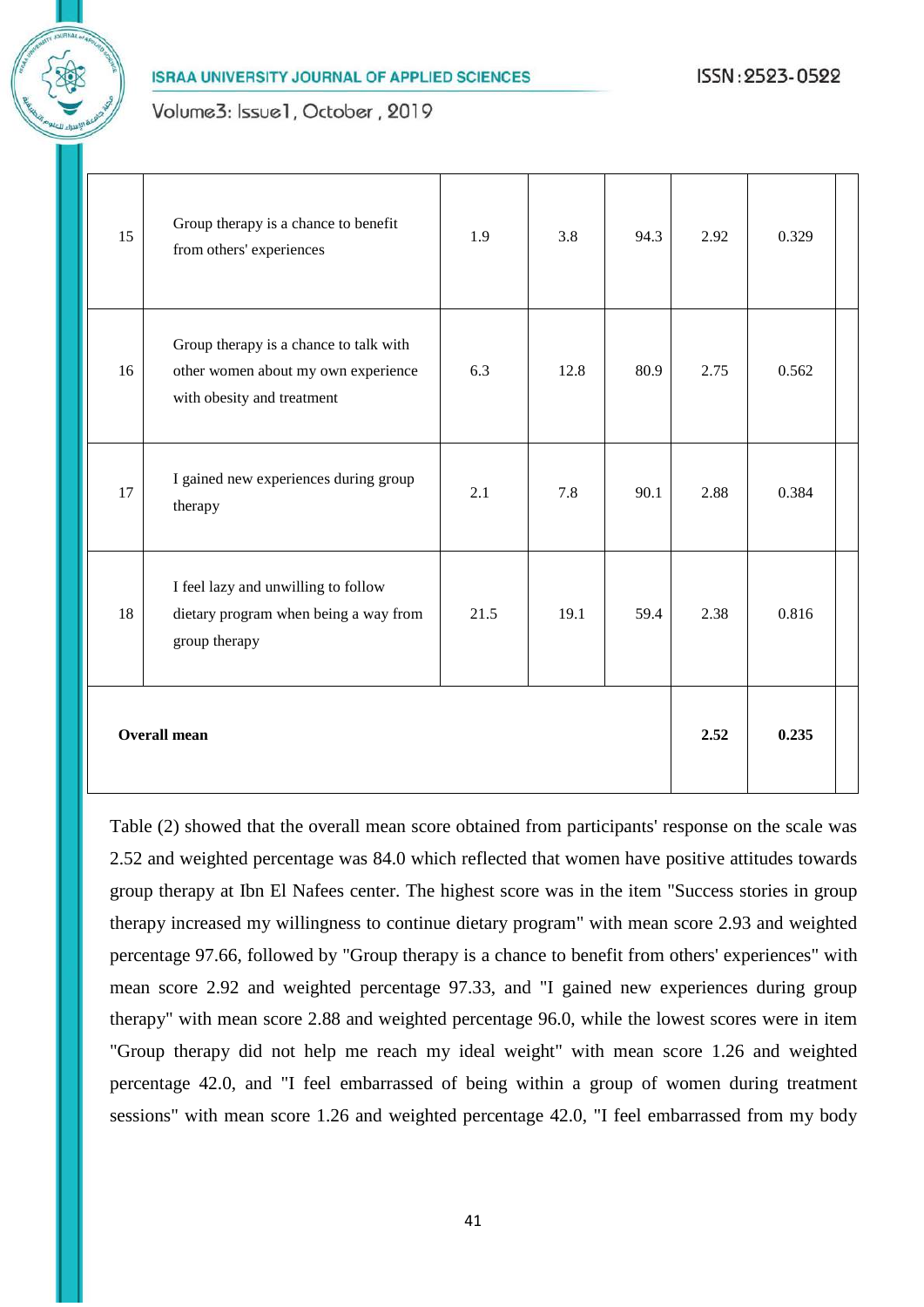shape compared to other women in the group" with mean score 1.34 and weighted percentage 44.66.

### **4.3 Willingness to participate in group therapy**



**Figure (3): Prefer and willing to continue participate in group therapy**

Figure (3) showed that the vast majority (93.1%) of women preferred group therapy and willing to continue participation in group therapy during their visits to Ibn El Nafees Center. This result revealed that group therapy was effective in enhancing weight reduction among obese women, and that was strong motivation to continue participation in group therapy.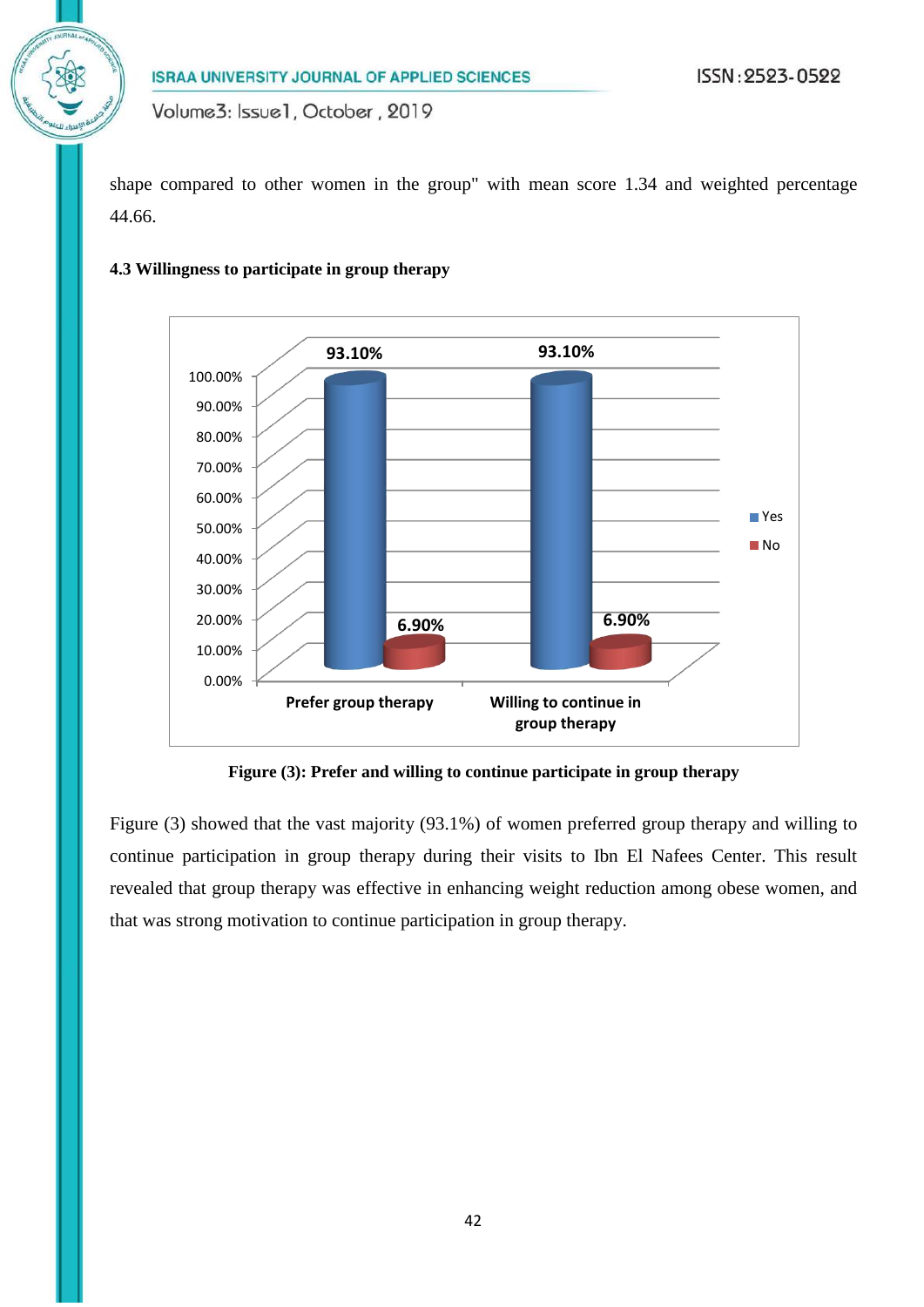Volume3: Issue1, October, 2019

### **4.4 Attitudes toward group therapy related to selected variables**

| <b>Variable</b>              |                       | Sum of<br>squares         | df                    | <b>Mean</b><br>square | $\mathbf{F}$           | ${\bf P}$       |
|------------------------------|-----------------------|---------------------------|-----------------------|-----------------------|------------------------|-----------------|
|                              | <b>Between Groups</b> | 0.949                     | 3                     | 0.316                 |                        |                 |
| <b>Preferred</b><br>group    | <b>Within Groups</b>  | 63.309                    | 100<br>$\overline{0}$ | 0.063                 | 4.99<br>$\overline{7}$ | 0.002<br>$\ast$ |
| therapy                      | Total                 | 64.258                    | 100<br>3              |                       |                        |                 |
| Will                         | <b>Between Groups</b> | 1.067                     | 3                     | 0.356                 |                        |                 |
| continue<br>group<br>therapy | <b>Within Groups</b>  | 63.191                    | 100<br>$\overline{0}$ | 0.063                 | 5.62<br>8              | 0.001<br>$\ast$ |
|                              | Total                 | 64.258                    | 100<br>3              |                       |                        |                 |
| <b>Attitudes</b>             | <b>Between Groups</b> | 359.915                   | 3                     | 119.972               |                        |                 |
| toward<br>group              | Within Groups         | 17604.0<br>$\overline{4}$ | 100<br>$\overline{0}$ | 17.604                | 6.81<br>5              | 0.000<br>$\ast$ |
| therapy                      | Total                 | 17963.9<br>6              | 100<br>3              |                       |                        |                 |

#### **Table (3): Attitudes toward group therapy related to age**

 $*$ = significant at 0.05

Table (3) showed that there were statistically significant differences in preference of group therapy  $(P= 0.002)$ , willingness to continue in group therapy  $(P= 0.001)$ , and attitudes toward group therapy (P= 0.000) related to age of women. To identify these differences, the researcher used Post hoc Scheffe test which indicated that women aged  $36 - 45$  years highly preferred group therapy compared to women from other age groups  $(P= 0.026)$ , and are more willing to continue participation in group therapy ( $P= 0.017$ ), while women aged 46 years and more had higher positive attitudes toward group therapy compared to other age groups  $(P= 0.003)$ .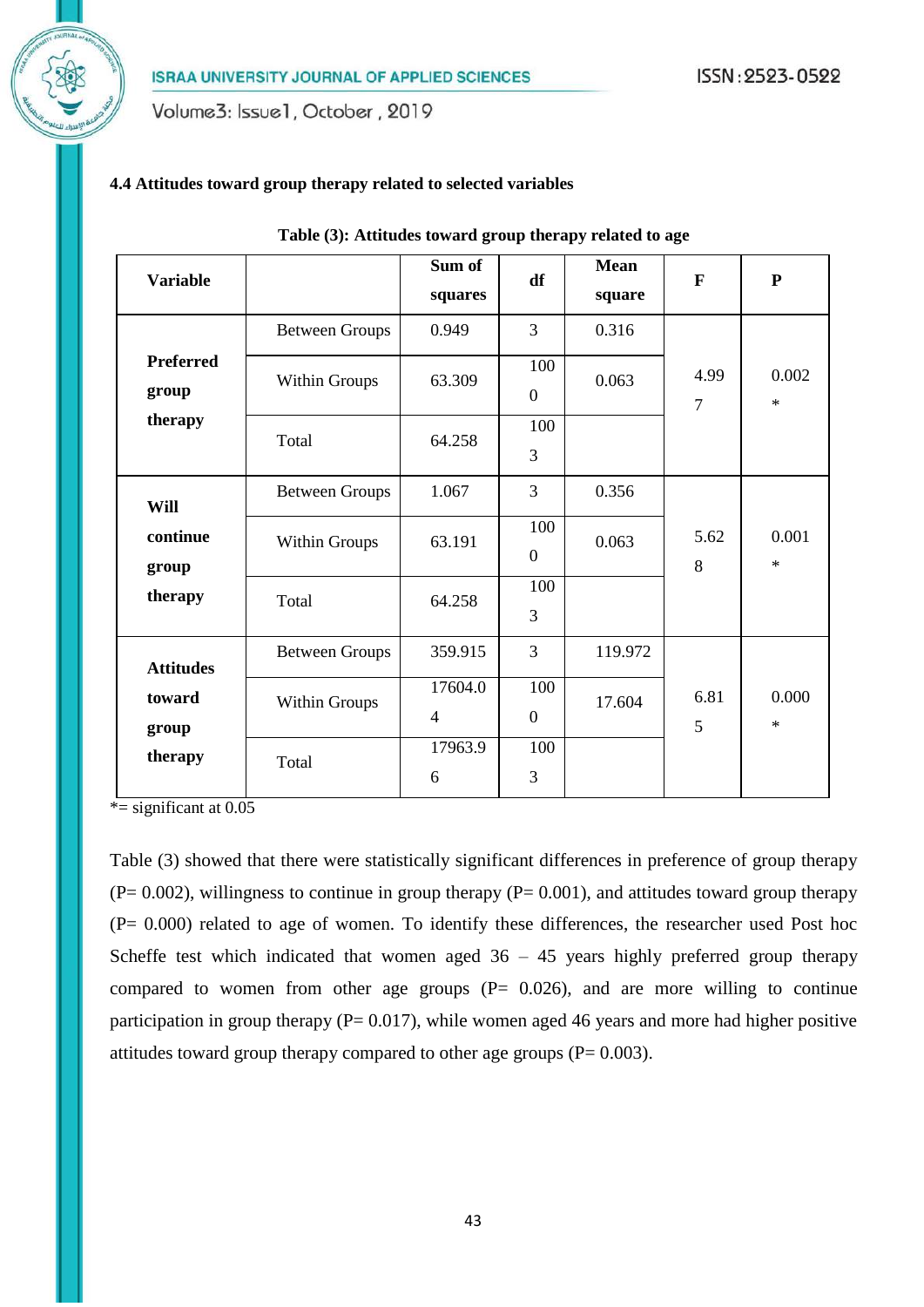Volume3: Issue1, October, 2019

| <b>Variable</b>           |                       | Sum of<br>squares         | df                  | <b>Mean</b><br>square | $\mathbf{F}$ | ${\bf P}$              |
|---------------------------|-----------------------|---------------------------|---------------------|-----------------------|--------------|------------------------|
|                           | <b>Between Groups</b> | 0.207                     | $\overline{2}$      | 0.104                 |              |                        |
| <b>Preferred</b><br>group | <b>Within Groups</b>  | 64.051                    | 100<br>$\mathbf{1}$ | 0.064                 | 1.61<br>9    | 0.199<br>$\frac{1}{2}$ |
| therapy                   | Total                 | 64.258                    | 100<br>3            |                       |              |                        |
| Will                      | <b>Between Groups</b> | 0.207                     | $\overline{2}$      | 0.104                 |              |                        |
| continue<br>group         | <b>Within Groups</b>  | 64.051                    | 100<br>$\mathbf{1}$ | 0.064                 | 1.61<br>9    | 0.199<br>$\frac{1}{2}$ |
| therapy                   | Total                 | 64.258                    | 100<br>3            |                       |              |                        |
| <b>Attitudes</b>          | <b>Between Groups</b> | 225.156                   | $\overline{2}$      | 112.578               |              |                        |
| toward<br>group           | <b>Within Groups</b>  | 17738.8<br>$\overline{0}$ | 100<br>1            | 17.721                | 6.35<br>3    | 0.002<br>$\ast$        |
| therapy                   | Total                 | 17963.9<br>6              | 100<br>3            |                       |              |                        |

#### **Table (4): Attitudes toward group therapy related to marital status**

 $*$ = significant at 0.05 //= not significant

Table (4) showed that there were statistically no significant differences in preference of group therapy ( $P = 0.199$ ) and willingness to continue in group therapy ( $P = 0.199$ ) related to marital status, but significant differences existed in attitudes toward group therapy  $(P= 0.002)$ . To determine these differences, the researcher used Post hoc Scheffe test which indicated that single women had lower attitudes toward group therapy compared to married women  $(P= 0.005)$  and widowed or divorced women (P= 0.022).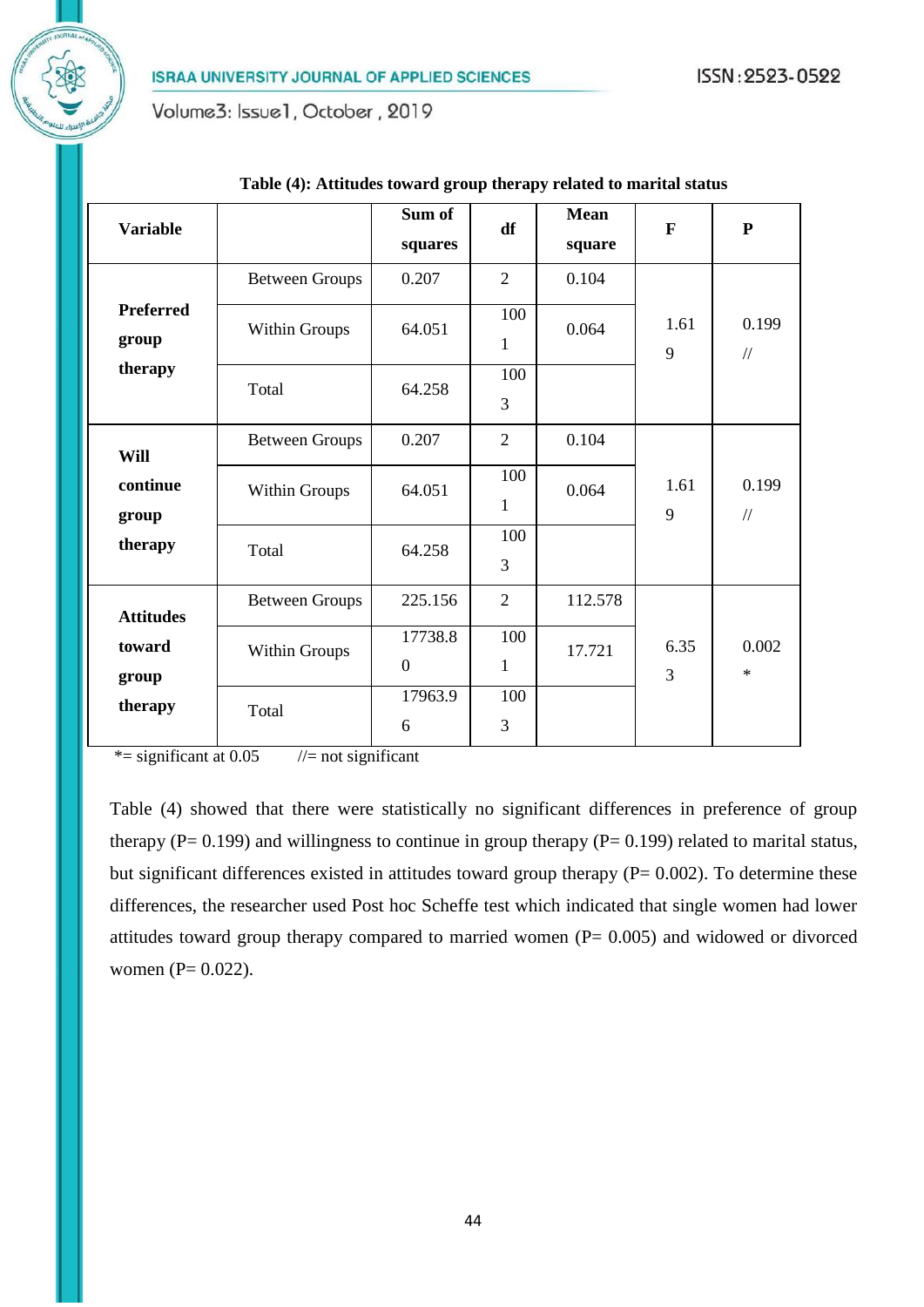Volume3: Issue1, October, 2019

|                                       |                       |     |             |           |                | P      |
|---------------------------------------|-----------------------|-----|-------------|-----------|----------------|--------|
| Variable                              | Category              | N   | <b>Mean</b> | <b>SD</b> | <b>T</b> value | value  |
| <b>Preferred</b>                      | Working               | 136 | 1.15        | 0.363     | 4.283          | 0.000  |
| group therapy                         | <b>Not</b><br>working | 868 | 1.06        | 0.229     |                | $\ast$ |
| <b>Will continue</b><br>group therapy | Working               | 136 | 1.16        | 0.370     |                | 0.000  |
|                                       | <b>Not</b><br>working | 868 | 1.05        | 0.226     | 4.658          | $\ast$ |
| <b>Attitudes</b>                      | Working               | 136 | 45.525      | 5.053     |                | 0.000  |
| toward group<br>therapy               | <b>Not</b><br>working | 868 | 43.845      | 4.044     | 4.342          | $\ast$ |

**Table (5): Attitudes toward group therapy related to working status**

 $* =$  significant at 0.05

Table (5) showed that there were statistically significant differences in preference of group therapy  $(P= 0.000)$ , willingness to continue in group therapy  $(P= 0.000)$ , and attitudes toward group therapy  $(P= 0.000)$  related to work status of women. Women who were working preferred group therapy, willing to continue participating in group therapy, and had more positive attitudes toward group therapy compared to women who were not working.

| <b>Variable</b>         |            | N<br>Category |        |           |                | P     |
|-------------------------|------------|---------------|--------|-----------|----------------|-------|
|                         |            |               | Mean   | <b>SD</b> | <b>T</b> value | value |
| <b>Preferred</b>        | Overweight | 126           | 1.08   | 0.271     | 0.504          | 0.614 |
| group therapy           | Obese      | 878           | 1.07   | 0.251     |                |       |
| <b>Will continue</b>    | Overweight | 126           | 1.08   | 0.271     | 0.504          | 0.614 |
| group therapy           | Obese      | 878           | 1.07   | 0.251     |                |       |
| <b>Attitudes</b>        | Overweight | 126           | 44.809 | 4.390     | 1.386          |       |
| toward group<br>therapy | Obese      | 878           | 45.367 | 4.206     |                | 0.166 |

**Table (6): Attitudes toward group therapy related to BMI**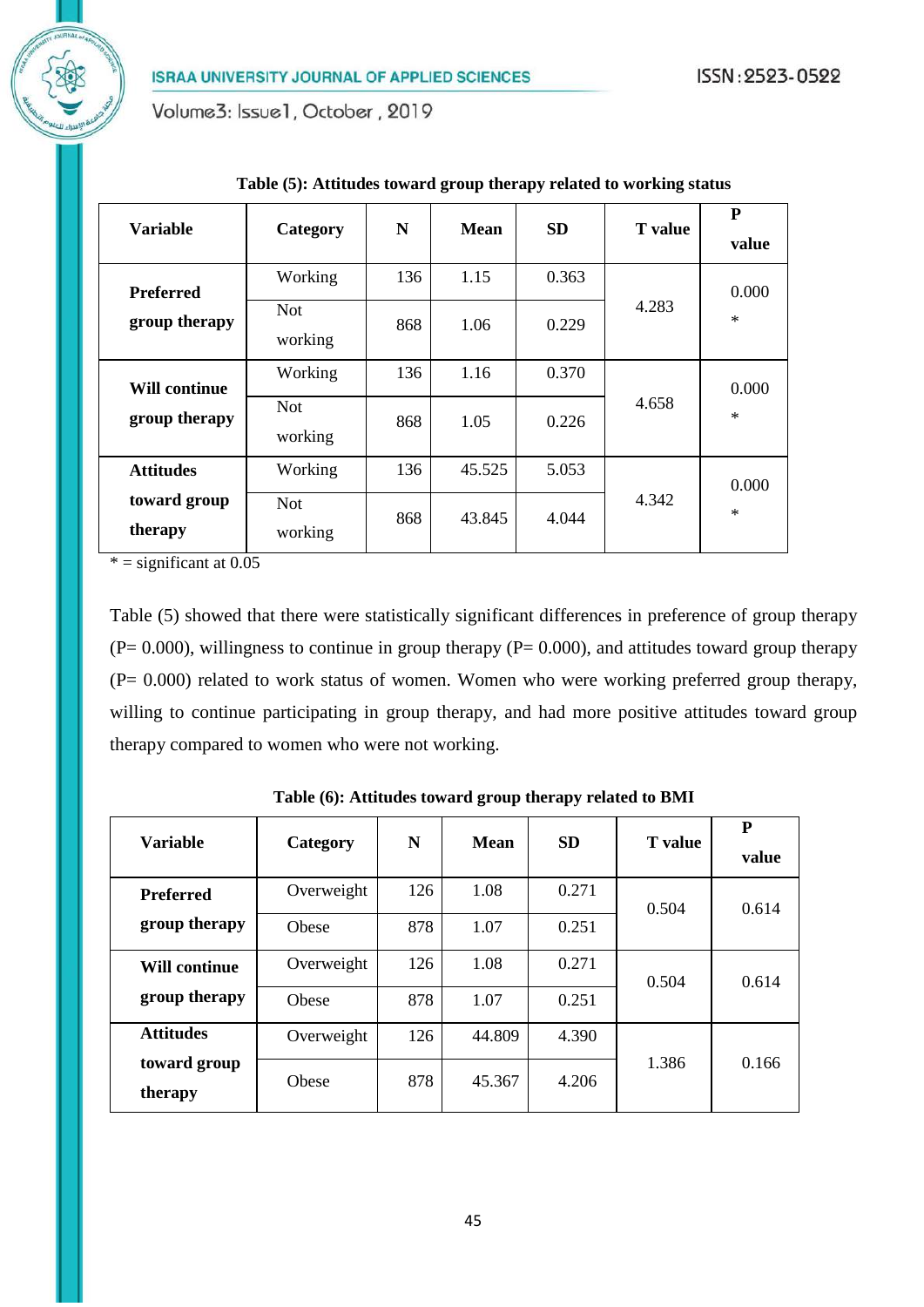Volume3: Issue1, October, 2019

Table (6) showed that there were statistically no significant differences in preference of group therapy ( $P = 0.614$ ) and willingness to continue in group therapy ( $P = 0.614$ ) and attitudes toward group therapy ( $P = 0.166$ ) related to marital status.

# **5. Discussion**

Obesity and its associated health problems is a worldwide public health problem especially in the developing countries. This study aimed to examine the attitudes of overweight and obese women toward group therapy, and to determine if these women prefer group therapy and willing to continue participation in group therapy during the course of therapeutic program. The sample of the study consisted of 1004 women from different ages (mean age was 34.43 years), and about half of them aged between 26 – 45 years old. More than two thirds were married, the majority (86.5%) were not working, and 87.5% were obese with BMI  $\geq$  30.

The results indicated that obese women have positive attitudes towards group therapy at Ibn El Nafees Center with weighted percentage 84%. The results reflected that group therapy revealed success stories which were motivators to continue therapeutic program, adding to that, group members share and exchange their experiences, and learn from others' experiences.

Furthermore, the results indicated that the vast majority of obese women preferred group therapy and willing to continue participation in group therapy during their therapeutic program at Ibn El Nafees Center. Regarding preference and willingness to continue participation in group therapy, the results showed that women aged 36 – 45 years preferred group therapy compared to women from other age groups, and are willing to continue participation in group therapy, while women aged 46 years and more had higher positive attitudes toward group therapy compared to other age groups. Also, there were no significant differences in preference of group therapy and willingness to continue in group therapy related to marital status, while single women had lower attitudes toward group therapy compared to married and widowed or divorced women. Moreover, the results indicated that women who were working preferred group therapy, willing to continue participating in group therapy, and had more positive attitudes toward group therapy. Also, overweight and obese women had similar preferences and attitudes toward group therapy.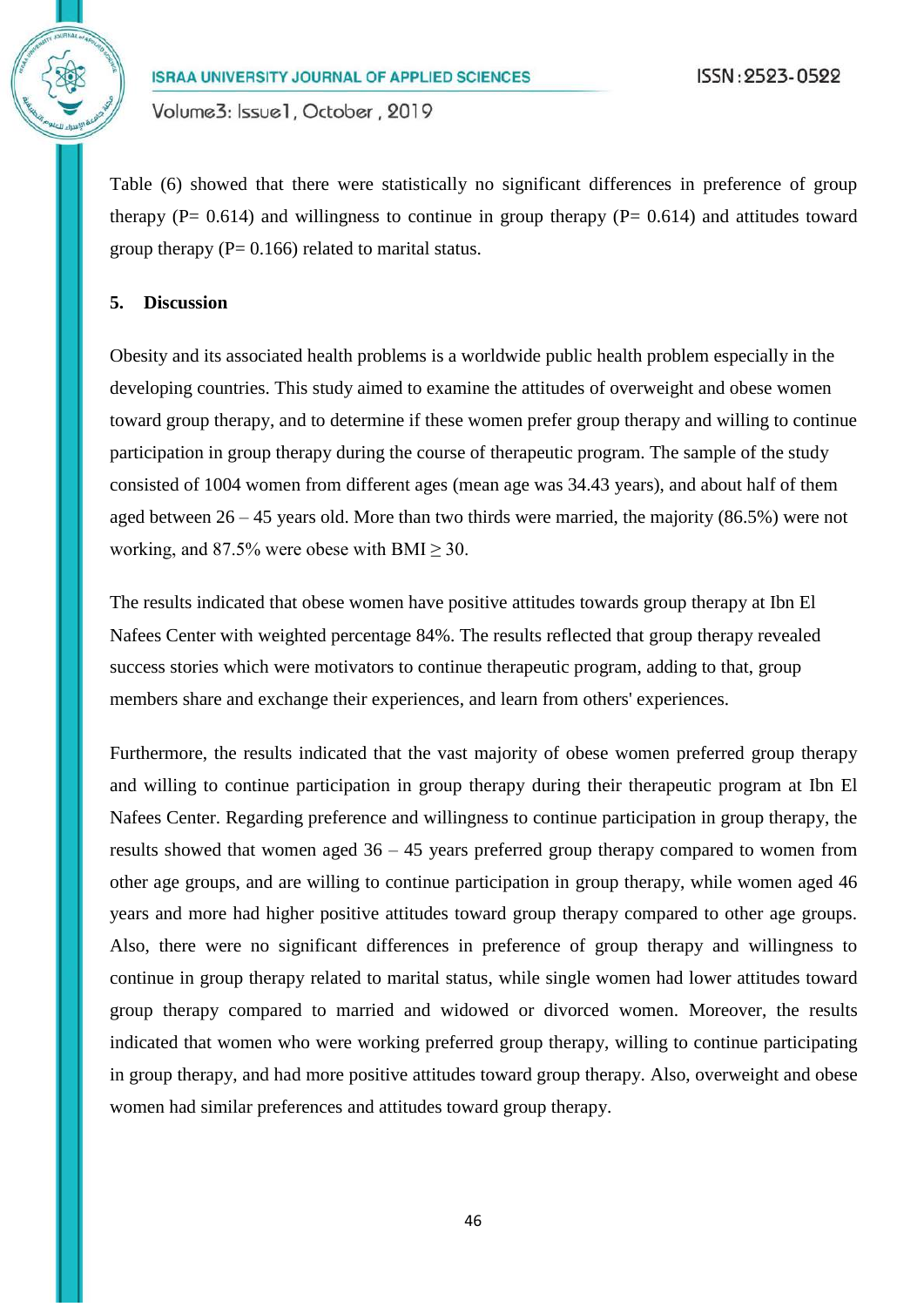Volume3: Issue1, October, 2019

Comparing our results with other studies reflected similar results. A study included 132 overweight and obese women with a mean age of 38.4 years and BMI of 28.9 kg/m<sup>2</sup> were randomly assigned to receive either group behavior therapy or individual behavior therapy showed that mean percentage weight loss at month 6 of group behavior therapy was comparable to individual behavior therapy 5.9% versus 5.4%;  $P = 0.027$ . Other outcomes were attitude, subjective norm, and perceived behavioral control improved slightly; whereas, intention, healthy dieting behavior, and dietary intake improved significantly after interventions. At one year, 73% of participants either lost or maintained their weight. Anthropometric outcomes and healthy dieting behavior were significantly better than baseline. The study concluded that group behavior therapy was not inferior to individual behavior therapy, and it should be used as the first line mode of behavior therapy for weight control management (Limwattananon, 2007). Furthermore, Perri & Fuller (1995) reported that behavioral weight loss interventions are typically delivered in a group treatment format with 8 to 12 members per group, and this approach typically produces body weight reduction of 8 to 10 kg over a course of 16 to 24 weeks.

Another study aimed to compare outcome and dropout rates of an individual nutritional counseling and a cognitive behavioral group therapy. The study included 129 women aged 18–65 years, with BMI 25 kg/m<sup>2</sup> and more. The study results indicated that after 6 months, 37.2% of subjects abandoned the treatment program, and those who completed the program were older and had a worse body uneasiness symptoms. Individual therapy members had a higher dropout rate than group therapy. After 6 months of treatment, those who completed the program lost 6.39% of initial weight and obtained improvements in all studied variables. The study concluded that dropout rate of individual therapy was higher than that of group therapy, suggesting that some characteristics of group therapy can contribute to the reduction of attrition (Minniti et al., 2007). In addition, a posttreatment group therapy showed greater reduction in weight and body mass compared to individual therapy (Renjilian et al., 2001).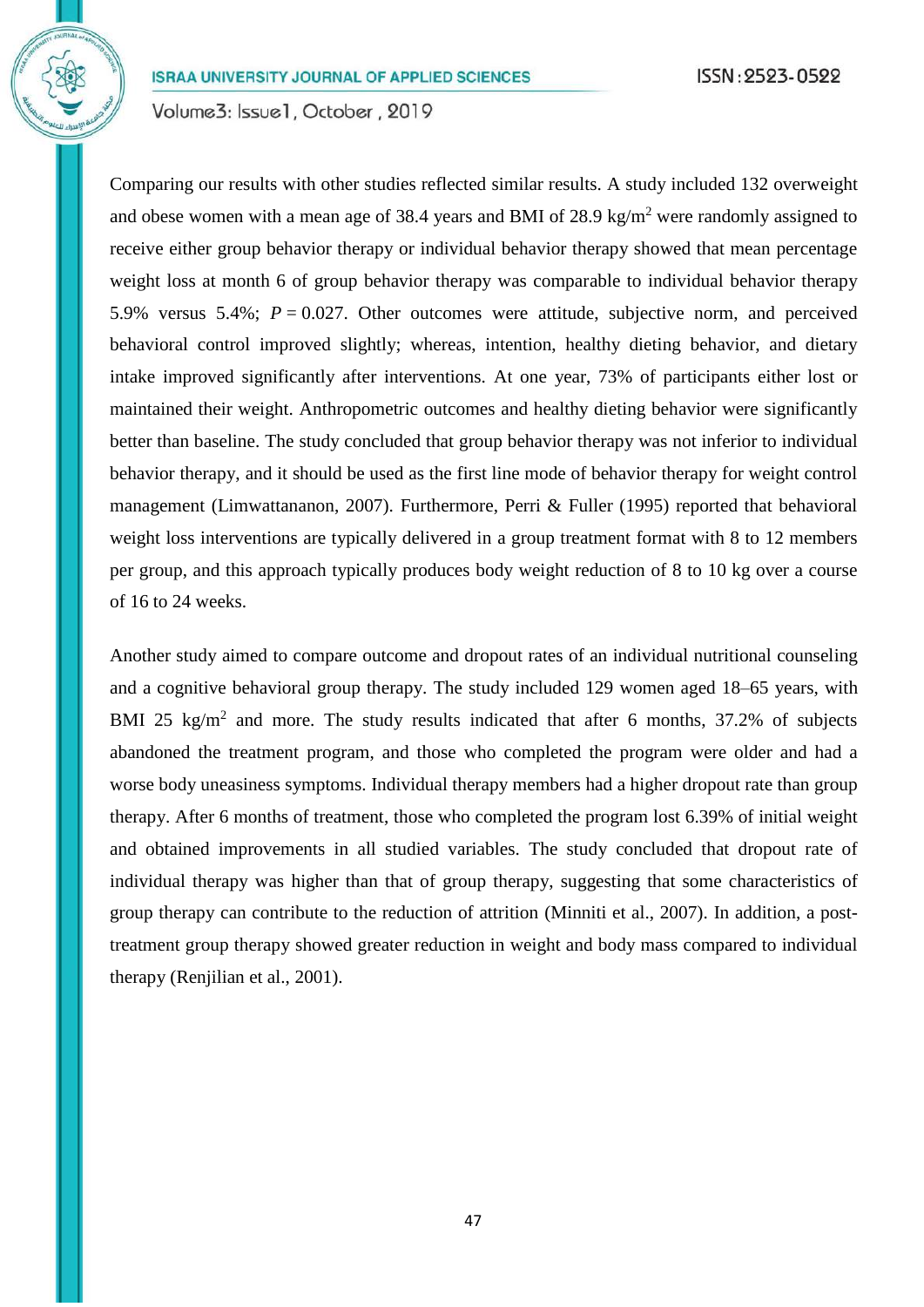Volume3: Issue1, October, 2019

# **6. Recommendations**

In the light of study results, the researcher recommends the following:

- Integrate group therapy as a complementary model with individual therapy for weight reduction among obese people.

- Highlight the advantages of group therapy in increasing the clients' compliance to therapeutic program and reduce the rate of drop out from weight reduction programs.

Train the therapists on skills of carrying out group therapy sessions to achieve maximum benefits to their customers.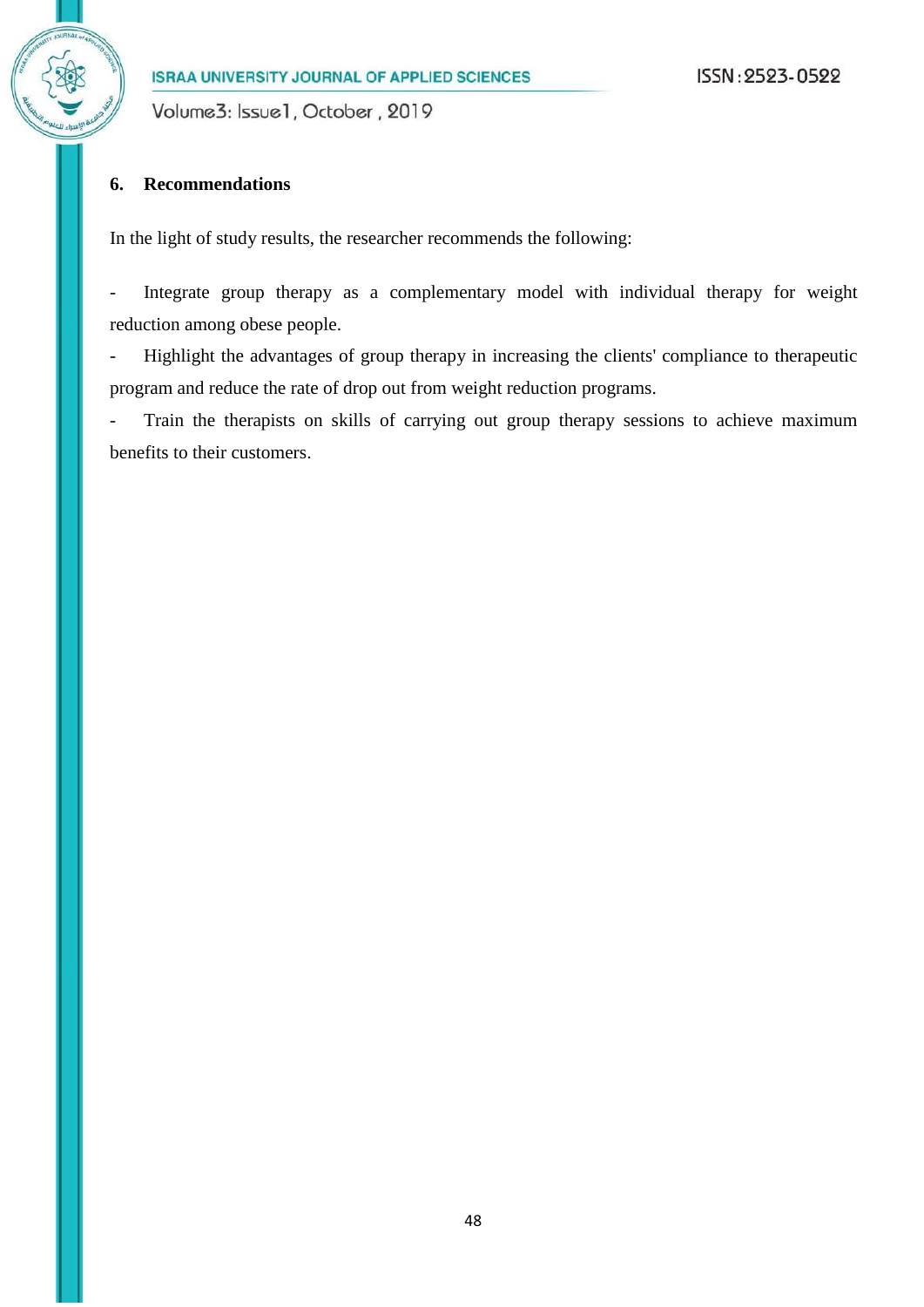# **References**

1. Al-Riyami, A.A. & Afifi, M.M. "Prevalence and correlates of obesity and central obesity among Omani adults". *Saudi Medical Journal* 246 (2003): 641-646.

2. Alsaif, M.A., Hakim, I.A., Harris, R.B. "Prevalence and risk factors of obesity and overweight in adult Saudi population". *Nutrition Research*, 22, no.11 (2002): 1243-1252.

3. Al Sabbah, H., Vereecken, C., Abdeen, Z., Coats, E. & Maes, L. "Associations of overweight and of weight dissatisfaction among Palestinian adolescents: Findings from the national study of Palestinian schoolchildren (HBSC-WBG2004)". *Journal of Human Nutrition and Dietetics* 22, no. 1 (2009): 40-49.

4. Bahrami, H., Sadatsafavi, M., Pourshams, A. et al. "Obesity and hypertension in an Iranian cohort study; Iranian women experience higher rates of obesity and hypertension than American women". *BMC Public Health* 6, no. 158 (2006).

5. Cherry, k. "What is group therapy and how does it work"? (2017) [\(https://www.verywell.com\)](https://www.verywell.com/). Retrieved 29.6.2017.

6. Limwattananon, C. "Group behavior therapy versus individual behavior therapy for healthy dieting and weight control management in overweight and obese women living in rural community". *Obesity Research & Clinical practice* 1, no. 4 (2007): 223-232.

7. McLaren, L. Socioeconomic status and obesity". *Epidemiologic Reviews* 29, no. 1 (2007): 29- 48.

8. Minniti, A., Bissoli, L., Di Francesco, V., et al. "Individual versus group therapy for obesity: Comparison of dropout rate and treatment outcome". *Eating and Weight Disorders - Studies on Anorexia, Bulimia and Obesity* 12, no. 4 (2007): 161-167.

9. Ng, M., Fleming, T., Robinson, M., Thomson, B., et al. "Global, regional, and national prevalence of overweight and obesity in children and adults during 1980–2013: a systematic analysis". *Lancet* 384, no. 9945 (2014): 766-781.

10. Perloff, R.M. *"The Dynamics of Persuasion: Communication and Attitudes in the Twenty-First Century*. 4<sup>th</sup> edition, Rutledge, 2016.

11. Perri, M.G. & Fuller, P.R. "Success and failure in the treatment of obesity: Where do we go from here"? *Medicine, Exercise, Nutrition & Health* 4 (1995): 255-272.